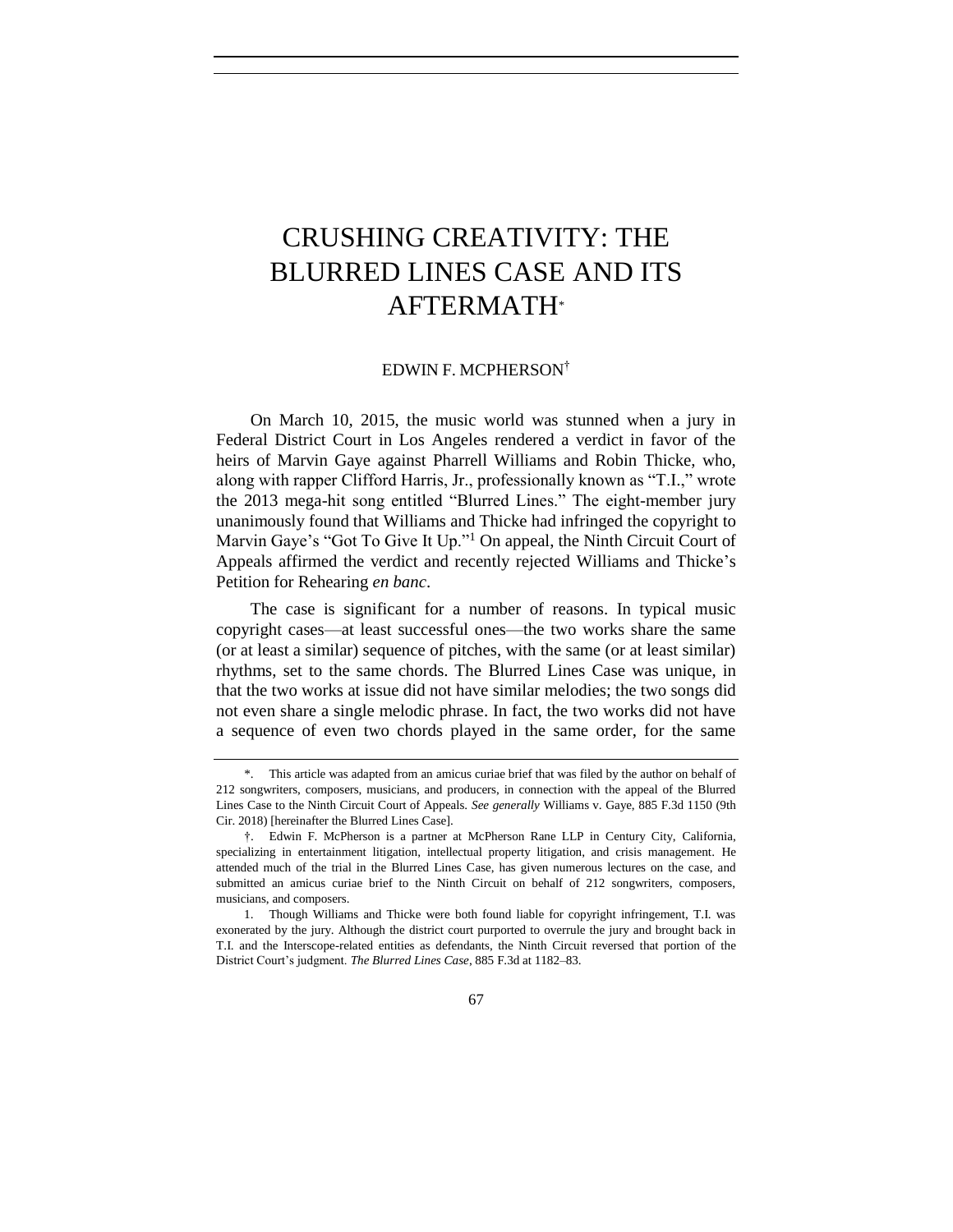duration. They had entirely different song structures (meaning how and where the verse, chorus, etc. are placed in the song) and did not share any lyrics whatsoever.

The verdict in this case—assuming (perhaps naively) that it was based upon the music at all, 2 and not, for example, the jury's dislike for Robin Thicke and his admitted drug use—was no doubt based upon a perception that the overall "feel" or "groove" of the two works is similar, as songs of a particular genre often are. In essence, Williams and Thicke have been found liable for the infringement of an *idea*, or a series of *ideas*, and not for the *tangible expression* of those ideas, which is antithetical to Section 102(b) of the Copyright Act.<sup>3</sup> Such a result is very dangerous to the music community and is certain to stifle future creativity.

All music shares inspiration from prior musical works, especially within a particular musical genre. The import of the Blurred Lines Case is, therefore, that songwriters can now be punished for creating new music that is merely *inspired* by prior works. By eliminating any meaningful standard for drawing the line between permissible *inspiration* and unlawful *copying*, the verdict is certain not only to impede the creative process and stifle future creativity, it ultimately does a disservice to past songwriters as well and adversely affects the entire music industry. The law, and specifically the intent behind the Copyright Act, would be much better served if the courts could provide clearer rules so that songwriters could know when the line is crossed, or at least where the line is.

### I. DISTRICT COURT'S DENIAL OF SUMMARY JUDGMENT

Just prior to trial, the district court denied Williams and Thicke's motion for summary judgment based upon the declarations of two musicologists submitted by the Gayes, which were filled with abstract theories, identifying certain remote, seemingly unrelated, factors of alleged similarity. <sup>4</sup> The court dismissed—simply as "issues of fact"—the multitude of *dissimilarities* in the two works that were identified by Williams and Thicke's musicologist—including distinct, material differences in the actual *melodies* of the two songs.

Because "Got to Give it Up" was a pre-1978 composition and was recorded prior to 1972, the Court properly limited the Gayes' proof to

<sup>2.</sup> In the two days in which the jury deliberated, they did not once listen to any of the music.

<sup>3.</sup> 17 U.S.C. § 102(b) (2018).

<sup>4.</sup> Those theories were difficult enough (if not impossible) for trained musicians to understand; it is difficult to imagine how the Court could possibly fully grasp their import.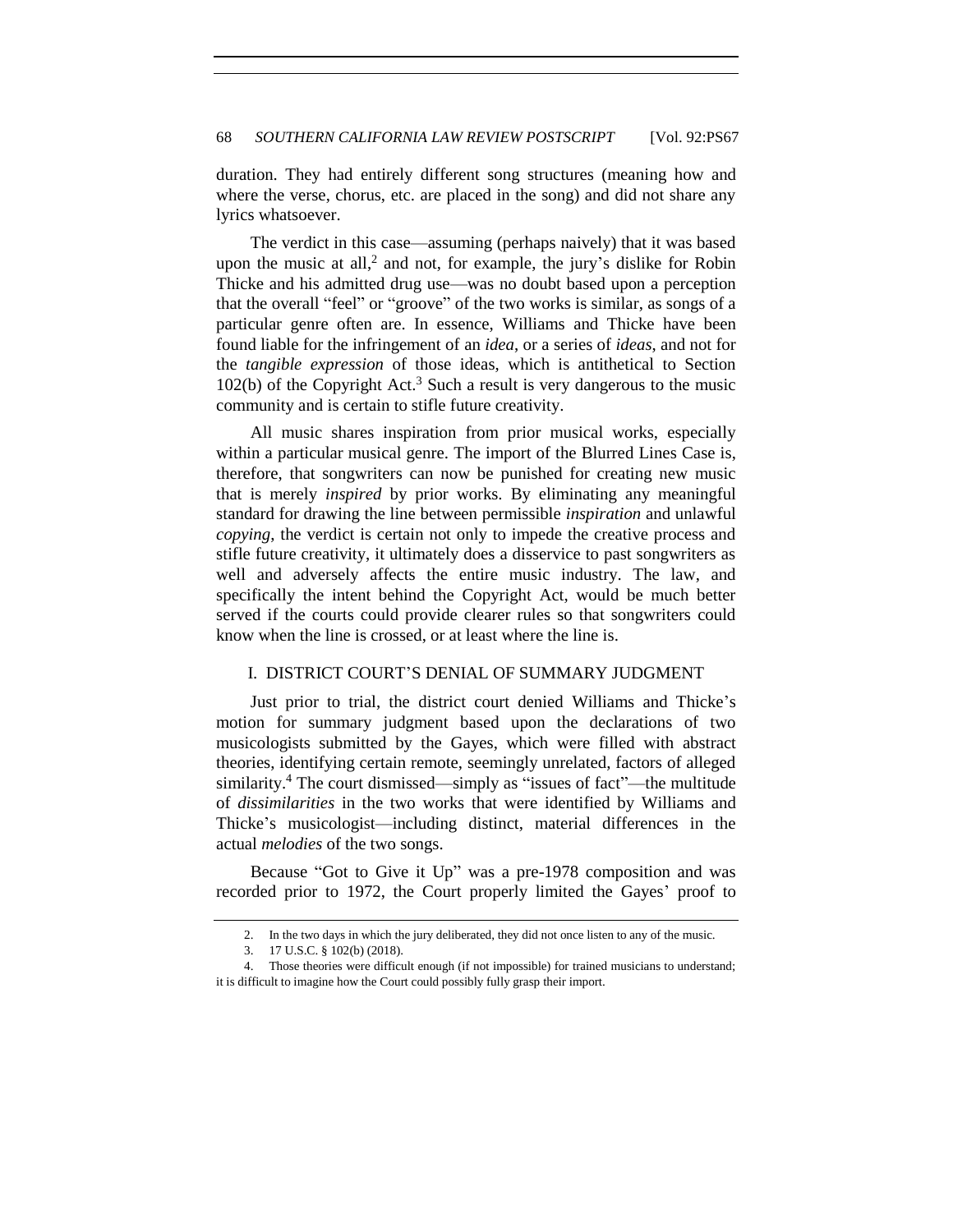include only the deposit copy of the sheet music that was presented to the U.S. Copyright Office upon registration by Marvin Gaye's publisher and did not allow the jury to hear the entire sound recording. However, immediately following this ruling, the court systematically and completely emasculated the ruling in the following significant ways:

- 1. After the court had ruled on summary judgment that "Theme X" (a four-note melody) was not on the deposit copy, the court allowed the Gayes' musicologist to testify that her "Theme X" was different from the court's "Theme X," and that her "Theme X" was *implied*<sup>5</sup> in the deposit copy (as was much of the music that was contained in the sound recording).
- 2. The court allowed the Gayes' musicologist to further testify that although the keyboard part in "Got to Give it Up" similarly was not in the deposit copy, "professional musicians would understand<sup>6</sup><sup>3</sup> to play the keyboard part as she transcribed it—and that keyboard part was the "heartbeat" of "Got to Give it Up."
- 3. The court allowed the Gayes' musicologist to use a transcription of the bass part from the sound recording that was different than the bass part on the deposit copy.
- 4. The court allowed the Gayes' musicologist to use sound bites from both works to show a "total concept and feel," while in actuality compounding the issue with an instruction to the jury to disregard the actual clips and only to consider the musicologist's "opinions."
- 5. The court allowed the Gayes' musicologist to present a "mashup" of the two works, which was prepared after the close of expert discovery, and which included the bass and keyboard elements (that were not in the deposit copy)—while excluding mashups that were prepared by Williams and Thicke's musicologist between "Got to Give it Up" and numerous old soul songs and many pop songs that could be played over the same four chords.
- 6. The court allowed a lay witness who was in charge of the

<sup>5.</sup> Even to a person with no musical training, the concept of certain music being *implied* by certain other music sounds a bit suspect; however, to anyone with a modicum of musical training, this concept is absurd.

<sup>6.</sup> Similarly, this concept makes no musical sense whatsoever.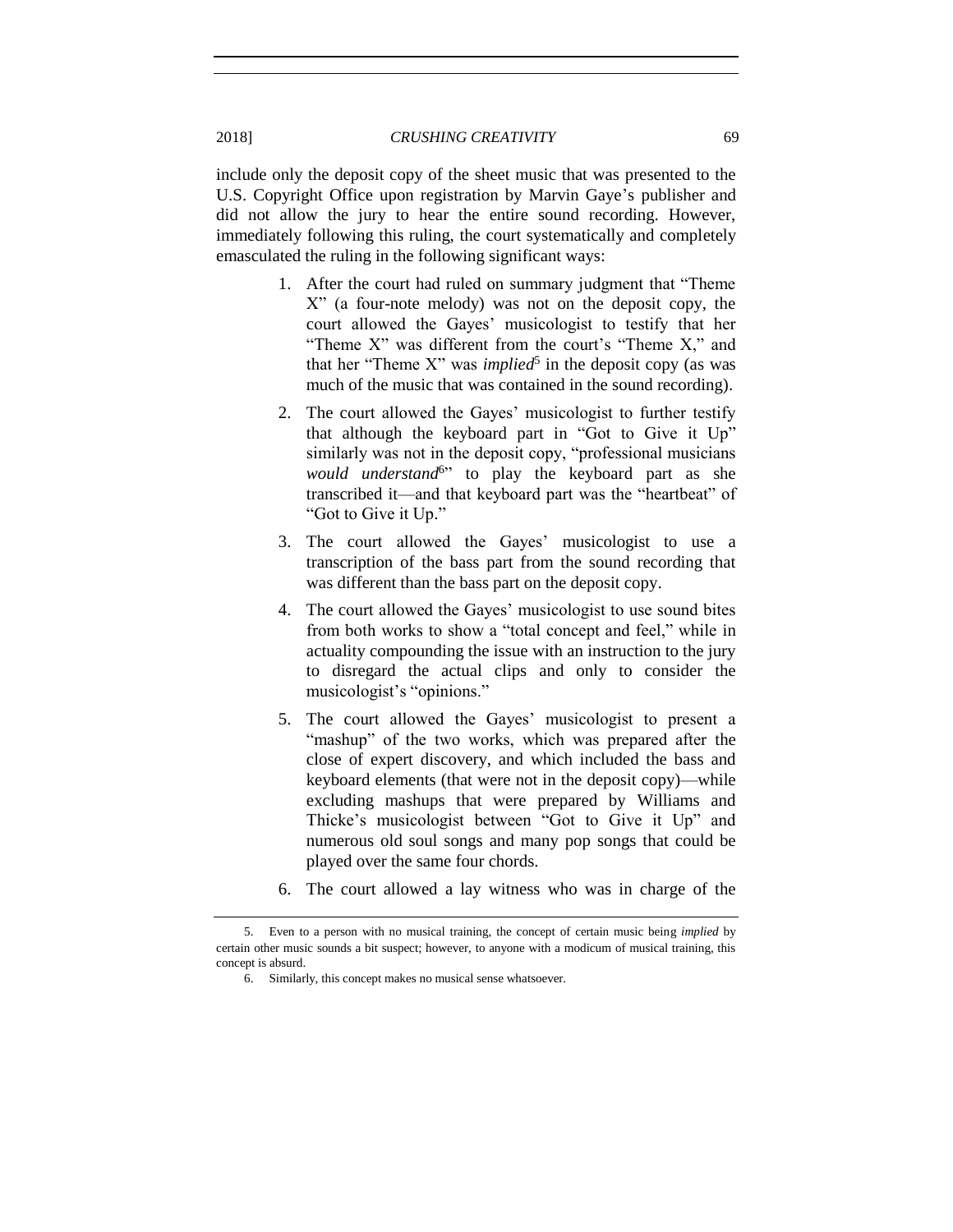Marvin Gaye catalogue at Marvin Gaye's record label (which also happened to be Robin Thicke's record label), who does not even know how to read music, to testify that he listened to "Blurred Lines," and thought that it was similar to the "Got to Give it Up" *sound recording*.

At the same time, the district court *excluded* evidence that Marvin Gaye's own publisher strongly believed that there was no infringement. One of the functions of a music publisher is to police the copyrights of the songs in its catalogue, to assess whether or not its songwriters' music has been infringed, and to commence litigation against the infringers.

In this case, according to Marvin Gaye's publisher, EMI/Jobete, as stated in the Joint Rule 16(b) Report, EMI/Jobete

first internally analyzed whether 'Blurred Lines' was an infringement of 'Got To Give It Up' and determined that there was no infringement. Thereafter, Jobete secured the opinion of an expert musicologist who similarly concluded that there was no basis for a claim of infringement. Jobete duly reported its determinations to Frankie and Nona Gaye's representatives . . . . Further Jobete advised that it could not, in good faith, bring infringement claims (either for 'Got To Give It Up' or for 'After The Dance' [another song that the Gayes claimed was infringed by Williams and Thicke] because its analysis, including expert analysis confirmed that neither work had ben infringed by Blurred Lines . . . . Jobete advised that, consistent with Rule 11 of the Federal Rules of Civil Procedure, it therefore could not and would not either defend Frankie and Nona Gaye [in Williams and Thicke's declaratory relief action] or pursue the infringement claim they demanded<sup>7</sup>

Ultimately, the Gayes actually sued EMI/Jobete for not pursuing the infringement claim against Williams and Thicke.<sup>8</sup>

<sup>7.</sup> Joint Rule 16(b) Report at 5–6, Williams v. Bridgeport Music, Inc., LA CV13-06004 JAK (AGRx), 2016 U.S. Dist. LEXIS 193633.

<sup>8.</sup> This illustrates an important (perhaps rhetorical) question for the courts and the music world in general. If the executives at EMI/Jobete, whose job it is to assess copyright claims involving their songwriters, did not believe that "Blurred Lines" infringed "Got To Give It Up," and if the expert musicologist that EMI/Jobete hired to assist it in that determination did not believe that "Blurred Lines" infringed "Got To Give It Up," and if the lawyer that was hired by EMI/Jobete believed so strongly that there was no infringement that he advised EMI/Jobete that suing Williams and Thicke might very well be a violation of Rule 11, how in the world could a songwriter, with no experience policing copyrights, no experience as an expert musicologist, and no legal training, determine that his or her own song might be an infringement?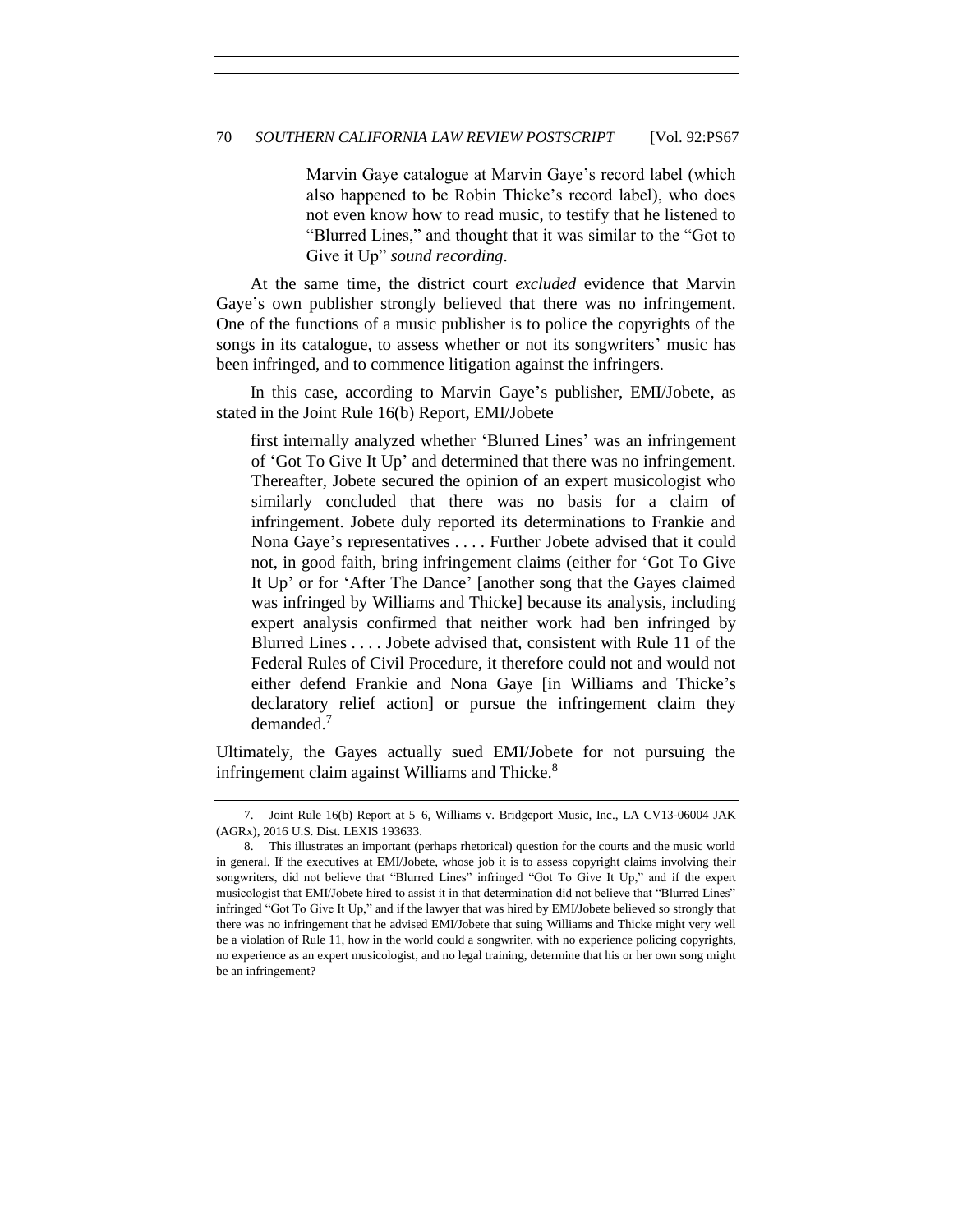# II. INFRINGEMENT OF AN IDEA, WHICH IS NOT COPYRIGHTABLE

It appears that the jury in this case was persuaded by a number of factors, including the foregoing similarities that were extraneous to the sheet music, interviews given by Robin Thicke, the number of musicologists that each side had (Gayes: two; Williams and Thicke: one), and the biased lay witness opinion. Not one of these factors had anything to do with any perceived similarity in pitch, rhythm, or chords, and not one of these factors constituted a proper basis for a finding of copyright infringement.

A result such as this, in which the melodies are not even close to being similar, is very dangerous, in that it does not distinguish between an *idea* and the expression of that *idea*, nor does it distinguish between the *influence* of a predecessor's music and the unlawful *copying* of that music. The inherent danger of such a result is that, without drawing a proper line between what is an idea and what is an expression or between what is an influence and what is an infringement, future songwriters do not know whether their "influence" is going to land them with the next hit record or land them in court—or both, as demonstrated in this case.

Much has been said about Williams's and Thicke's apparent ability to afford to fund a case like this. Whether or not Williams and Thicke are able to afford to defend this case and pay a judgment, most of the musicians in the world are not in a position to do so. Clearly then, when a budding songwriter is contemplating the composition of a song, it is axiomatic that he or she is going to think twice before he or she writes a song that "feels" like a Marvin Gaye song or any other artist's song, always with one foot in the recording studio and one foot in the courtroom. This is an untenable situation that most certainly will not foster uninhibited creativity.

## III. THE NINTH CIRCUIT DECISION

Devastated by the effect that the verdict would have on future songwriters and the music industry in general, Williams and Thicke appealed the case to the Ninth Circuit Court of Appeals. The Ninth Circuit—in a 2-1, very lengthy decision,<sup>9</sup> written by Judge Milan D. Smith Jr.—affirmed the bulk of the district court's decision and ignored the cries of the 212 Amicus songwriters (and dissenting judge Jacqueline H. Nguyen). The majority asserted that its entire decision was about narrow

<sup>9.</sup> *The Blurred Lines Case*, 885 F.3d at 1183.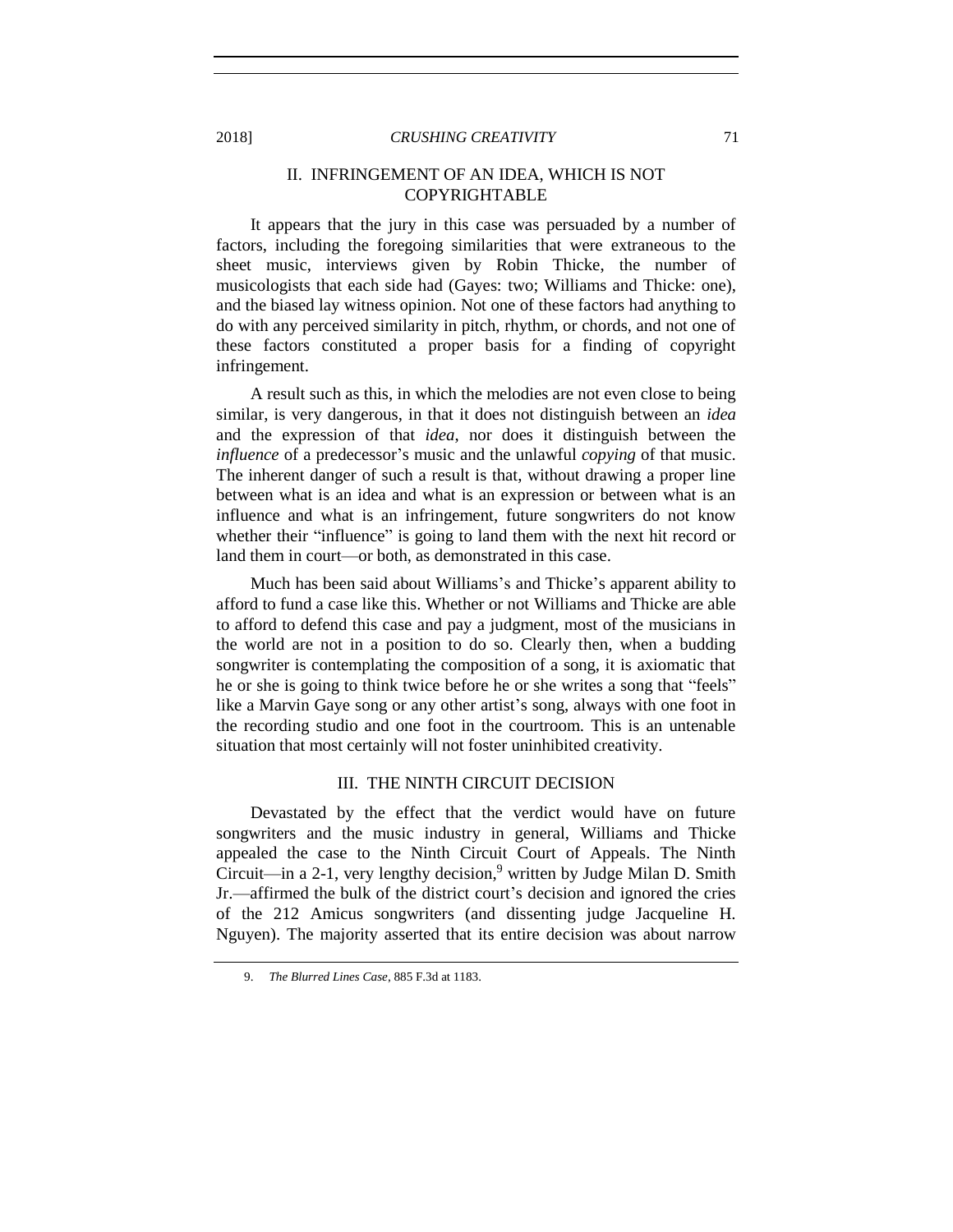procedural matters and concluded its decision by stating that: "[f]ar from heralding the end of musical creativity as we know it, our decision, even construed broadly, reads more accurately as a cautionary tale for future trial counsel wishing to maximize their odds of success." 10

At the heart of the appeal was the issue of whether the copyright protection enjoyed by the Gayes was limited to the sheet music of "Got to Give it Up" that was deposited with the U.S. Copyright Office, or whether the jury could hear the sound recording as well. Williams and Thicke had successfully argued to the district court that because the Gaye song was created under the Copyright Act of 1909, the jury should not get to hear the sound recording. The Gayes' attorney argued at the district court and at the Ninth Circuit that their proof should not be so limited. On appeal, Williams and Thicke's attorney argued that Judge Kronstadt erred by initially restricting the Gayes' proof to the deposit copy but then allowing in bits and pieces of the sound recording through the testimony of the handsomely paid musicologist, Judith Finell.

The majority noted that Williams and Thicke's position that the scope of the Gayes' copyright was limited to the deposit copy did not appear to be specifically supported by any case law until the district court's ruling. However, the court decided to avoid the issue altogether: "Nevertheless, because we do not remand the case for a new trial, we need not, and decline to, resolve this issue in this opinion." 11

The Court did affirm that the district court had discretion to allow testimony from both of the Gayes' music experts, which Williams and Thicke's lawyers claimed to have improperly incorporated opinions about the similarity of the sound recordings, notwithstanding its earlier limitation of proof to sheet music.

In response to Williams and Thicke's assertion that Judge Kronstadt erroneously denied their motion for summary judgment, the appellate court determined that the denial of summary judgment, after a complete trial on the merits, is not reviewable unless the issue is one of pure law. The court determined that this was not such a case: "The district court's application of the extrinsic test of similarity was a factbound inquiry far afield from decisions resolving 'disputes about the substance and clarity of pre-existing law.' The district court's ruling bears little resemblance to legal issues we have reviewed pursuant to our exception."<sup>12</sup>

<sup>10.</sup> *Id.* at 1182.

<sup>11.</sup> *Id.* at 1165–66.

<sup>12.</sup> *Id.* at 1166–67 (citations omitted).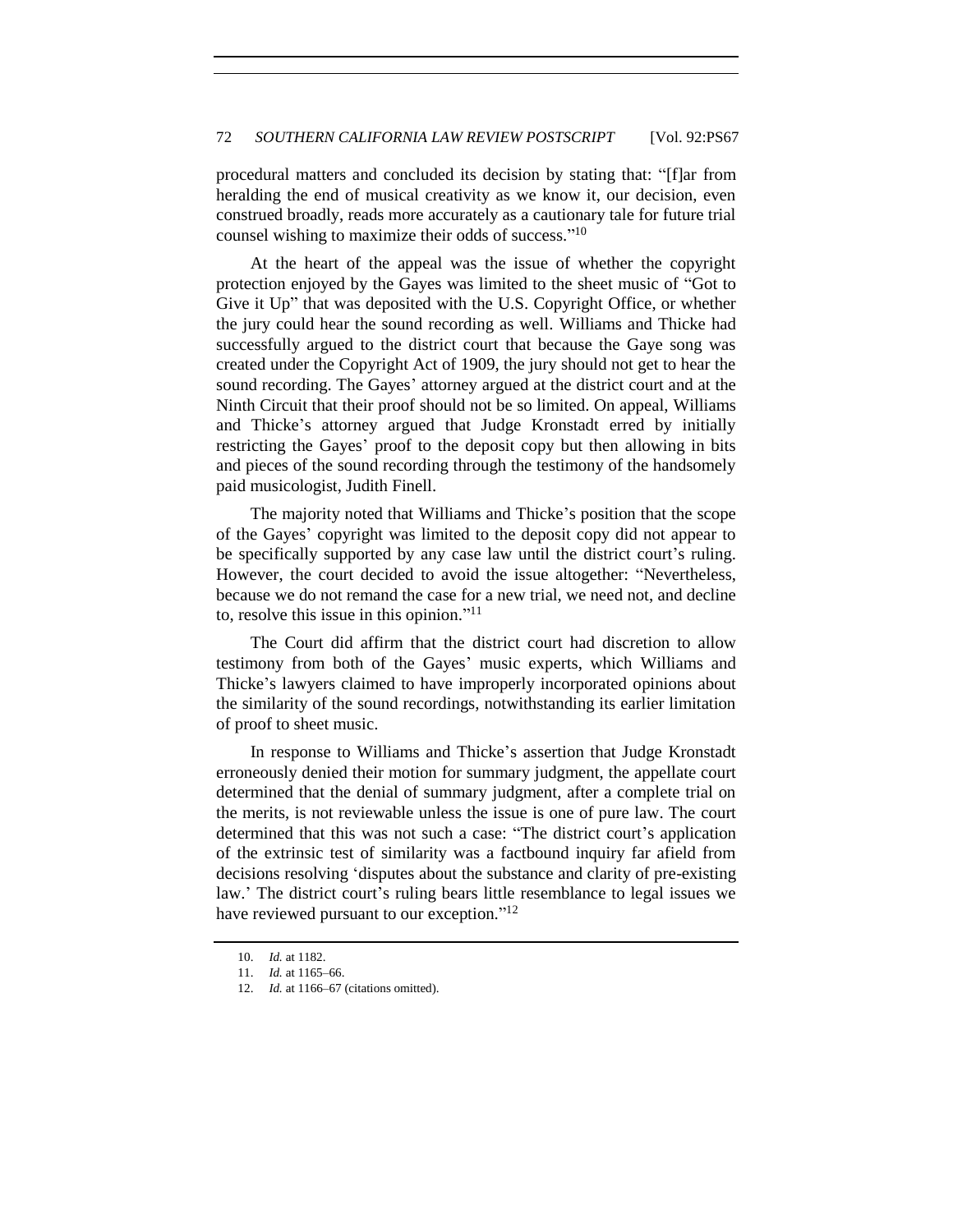With respect to Williams and Thicke's claim that the district court should not have allowed certain portions of the testimony of the Gayes' musicologists, the court pointed out that Finell "was impeached with her deposition testimony, in which she admitted that the rhythm of the keyboard parts in the sound recording of 'Got To Give It Up' is not notated in the deposit copy." <sup>13</sup> The court further noted that Williams and Thicke's expert disputed her testimony and that the whole thing "boiled down to a question of whose testimony to believe," which was the purview of the jury.<sup>14</sup> Ultimately, the court ruled that the verdict was not against the clear weight of the evidence.

The Blurred Lines decision was indeed a procedural one and is on very narrow grounds. The court held that the jury's verdict was not against the clear weight of evidence and refused to disturb or "second guess" the jury's fact-finding at trial. The court concluded that the district court did not abuse its discretion in denying Williams and Thicke's motion for a new trial. $15$ 

Even Williams and Thicke's contention that the damages were excessive was met with a purely procedural response. The jury had awarded the Gayes 50% of the publishing revenue from "Blurred Lines" as actual damages, which amounted to approximately \$3.2 million. The court ruled that the Gayes' expert testimony in that regard was not speculative and, therefore, affirmed the amount. Similarly, the court determined that the jury's verdict awarding profits to the Gayes of \$1.8 Million against Robin Thicke and \$375,000 against Williams was "not clearly erroneous," nor was the continuing 50% royalty rate.<sup>16</sup>

The court did take exception to the district court's treatment of T.I. and the Interscope parties, but that was on procedural grounds as well. The jury had rendered a general verdict in favor of T.I. and the Interscope parties, finding (albeit inconsistently) that neither had violated the Gayes' copyright. The district court disregarded the jury's verdict in that regard and brought them back into the case.

The Ninth Circuit ruled that the Gayes waived their challenge to the consistency of the jury's verdict in this regard by not asserting their position at trial before the jury was discharged. The court went on, however, to rule that, even if the Gayes had properly preserved their

<sup>13.</sup> *Id.* at 1170.

<sup>14.</sup> *Id.*

<sup>15.</sup> *Id.* at 1172.

<sup>16.</sup> *Id.* at 1174.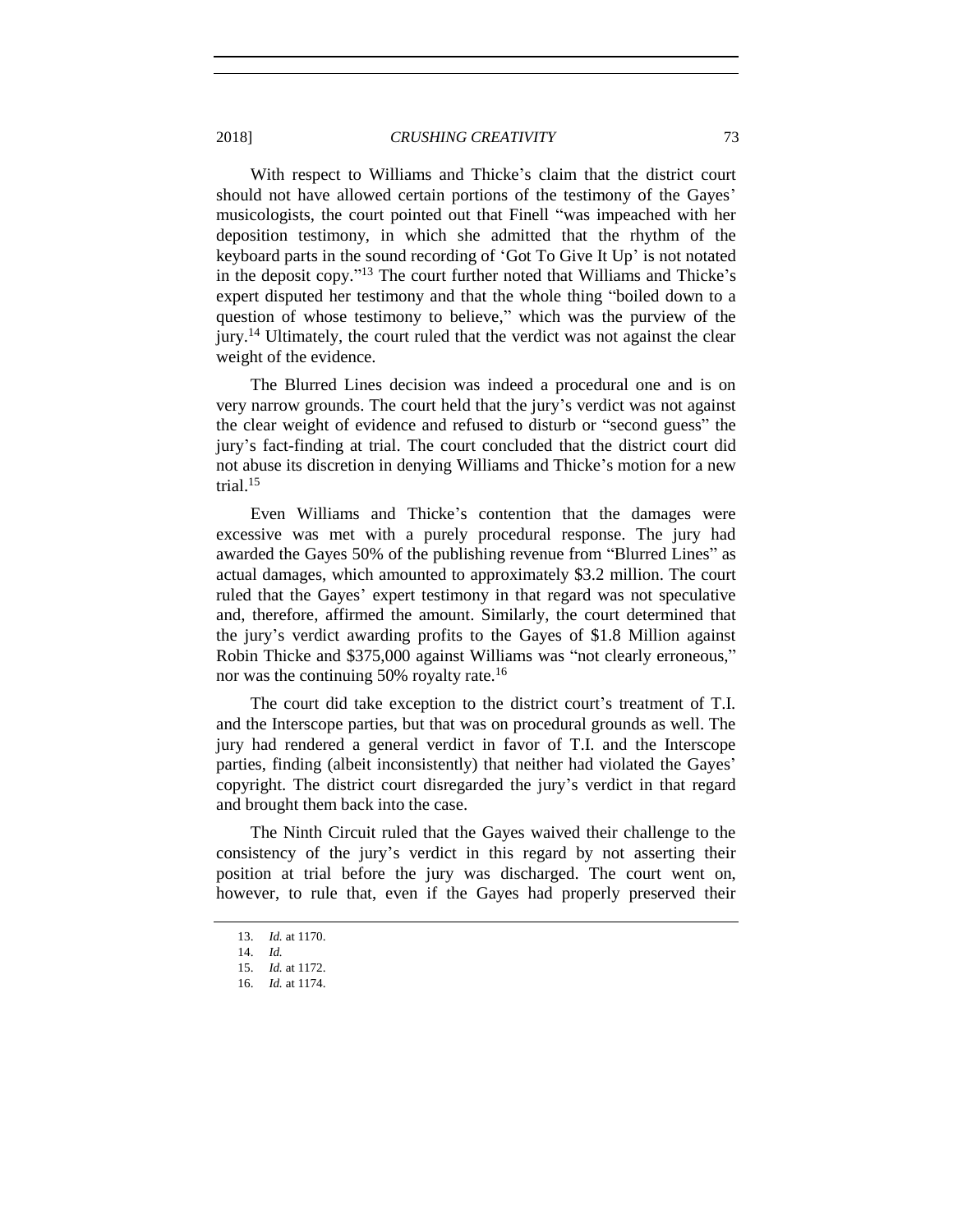challenge, "neither Federal Rule of Civil Procedure 50(b) nor our decisions in *Westinghouse* and *El-Hakem v. BJY Inc*. conferred authority on the district court to upset the jury's verdicts in this case." <sup>17</sup> The court further noted that "no evidence showed Harris was vicariously liable."<sup>18</sup>

The majority, by focusing on the procedural aspects of the case, minimized the precedential value of the appeal itself, ignoring the potentially catastrophic ramifications of the case as a whole. This cavalier dismissal by the majority precipitated a blistering dissent by Judge Jacqueline Nguyen and an actual rebuttal to the dissent by the majority.

Judge Nguyen writes: "The majority allows the Gayes to accomplish what no one has before: copyright a musical style."<sup>19</sup> She states further that: "'Blurred Lines' and 'Got to Give It Up' are not objectively similar. They differ in melody, harmony, and rhythm. Yet by refusing to compare the two works, the majority establishes a dangerous precedent that strikes a devastating blow to future musicians and composers everywhere."<sup>20</sup>

With respect to the expert musicologists, the dissent goes on:

While juries are entitled to rely on properly supported expert opinion in determining substantial similarity, experts must be able to articulate facts upon which their conclusions—and thus the jury's findings—logically rely. Here, the Gayes' expert, musicologist Judith Finell, cherry-picked brief snippets to opine that a "constellation" of individually unprotectable elements in both pieces of music made them substantially similar. That might be reasonable if the two constellations bore any resemblance. But Big and Little Dipper they are not. The only similarity between these "constellations" is that they're both compositions of stars. 21

Judge Nguyen then picks up on a theme that was forefront in the 212 Songwriters, etc. Amicus Brief, and that was that it is axiomatic that copyright laws do not protect *ideas*, but only the *expression* of ideas. In the Blurred Lines Case, the only similarities that exist between the two compositions is the "idea" of, for example, clapping hands, yells, different instruments, etc.

Judge Nguyen goes on to challenge the majority to explain which elements of "Got to Give It Up" were protectable. She also does not believe

<sup>17.</sup> *Id.* at 1175 (citing Westinghouse Elec. Corp. v. Gen. Circuit Breaker & Elec. Supply, Inc., 106 F.3d 894 (9th Cir. 1997) and El-Hakem v. BJY, Inc., 415 F.3d 1068 (9th Cir. 2005)).

<sup>18.</sup> *Id.* 

<sup>19.</sup> *Id.* at 1183 (Nguyen, J., dissenting).

<sup>20.</sup> *Id.* 

<sup>21.</sup> *Id.*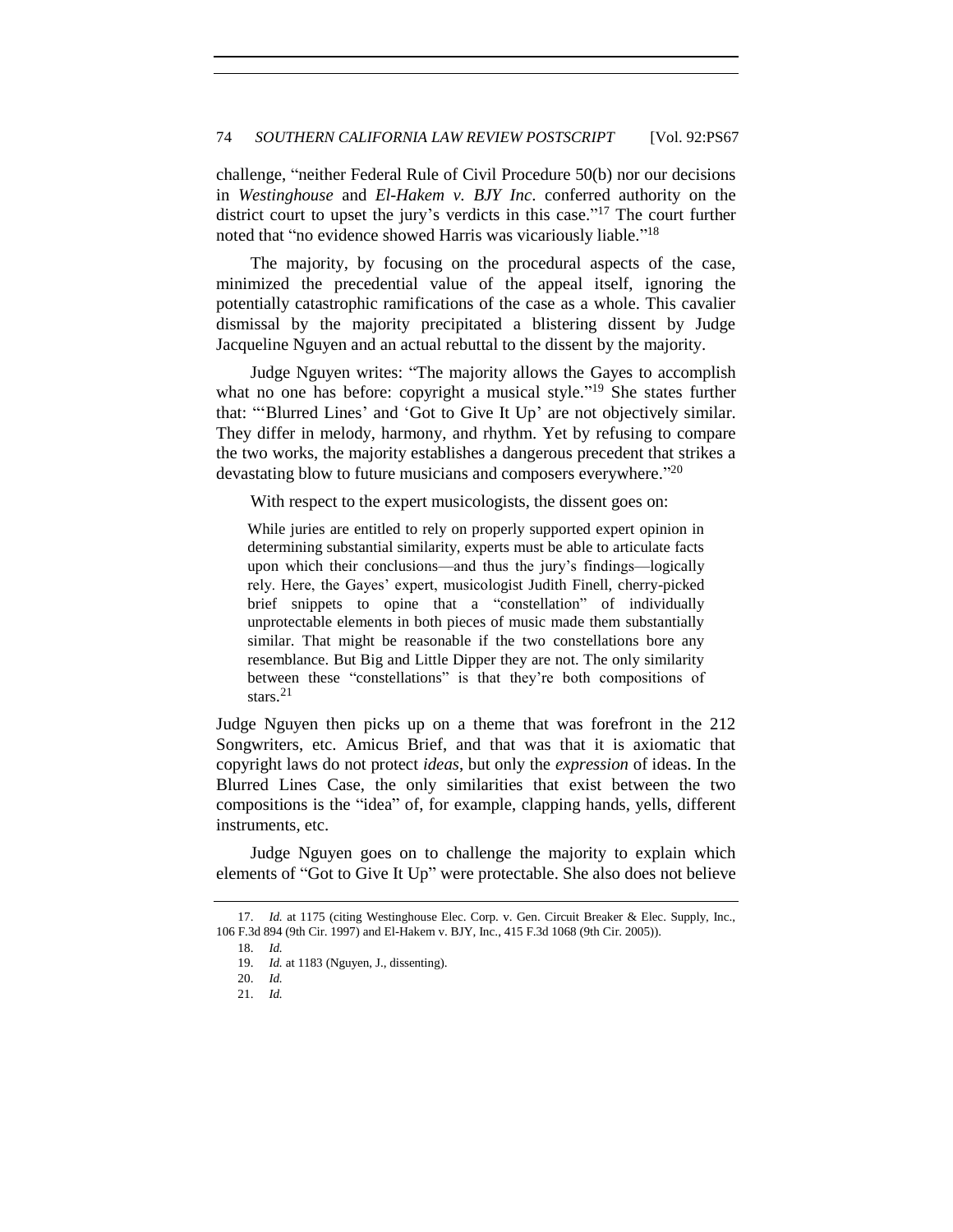in the "sliding scale" of access vs. similarity, in other words, the more access can be proved, the less substantial the similarity that is required. The majority adopted the inverse ratio rule, which was designed for cases with limited *access*—essentially, the less likely the access, the more similarity that is necessary to prove "copying."<sup>22</sup> Judge Nguyen does not believe that, with undisputed access, the extent of similarity necessary to fulfill a plaintiff's burden of proof essentially dwindles down to nothing.<sup>23</sup>

In response, the majority strikes back, stating:

[T]he dissent prophesies that our decision will shake the foundations of copyright law, imperil the music industry, and stifle creativity. It even suggests that the Gayes' victory will come back to haunt them, as the Gayes' musical compositions may now be found to infringe any number of famous songs preceding them. Respectfully, these conjectures are unfounded hyperbole. Our decision does not grant license to copyright a musical style or "groove." Nor does it upset the balance Congress struck between the freedom of artistic expression, on the one hand, and copyright protection of the fruits of that expression, on the other hand. Rather, our decision hinges on settled procedural principles and the limited nature of our appellate review, dictated by the particular posture of this case and controlling copyright law. Far from heralding the end of musical creativity as we know it, our decision, even construed broadly, reads more accurately as a cautionary tale for future trial counsel wishing to maximize their odds of success.<sup>24</sup>

### A. THE DENIAL OF REHEARING *EN BANC*

After their appeal to the Ninth Circuit failed, Williams and Thicke filed a petition for an *en banc* rehearing of the case. Judge Nguyen was the sole judicial proponent of *en banc* review, which was therefore denied.

<sup>22.</sup> Although this rule makes sense in the context of proving "copying" (access plus substantial similarity), when there is limited or a low likelihood of access, it is absurd to suggest that, if access is 100% proved, no similarity whatsoever is necessary. Moreover, this "test" also ignores the requirement, independent of proof of *copying*, that *protectable elements* of the two works must be substantially similar in order to prove actual *infringement* through the extrinsic test. In other words, copying alone does not constitute infringement if the elements copied are not protectable. There must be substantial similarity in *copyrightable expression*. The inverse ratio rule is so controversial that, in an amended decision, the Ninth Circuit deleted the paragraph from its original opinion discussing the rule and its application. *Compare The Blurred Lines Case*, 885 F.3d at 1163, *with* Williams v. Gaye, 895 F.3d 1106, 1119 (9th Cir. 2018).

<sup>23.</sup> The inverse ratio analysis has been criticized and rejected in other jurisdictions. For instance, in Arc Music Corp. v. Lee, 296 F.2d 186, 188 (2d Cir. 1961), the Second Circuit ruled that access will not make up for a lack of similarity, "and an undue stress upon that one feature can only confuse and even conceal this basic requirement."

<sup>24.</sup> *The Blurred Lines Case*, 885 F.3d at 1182 (majority opinion).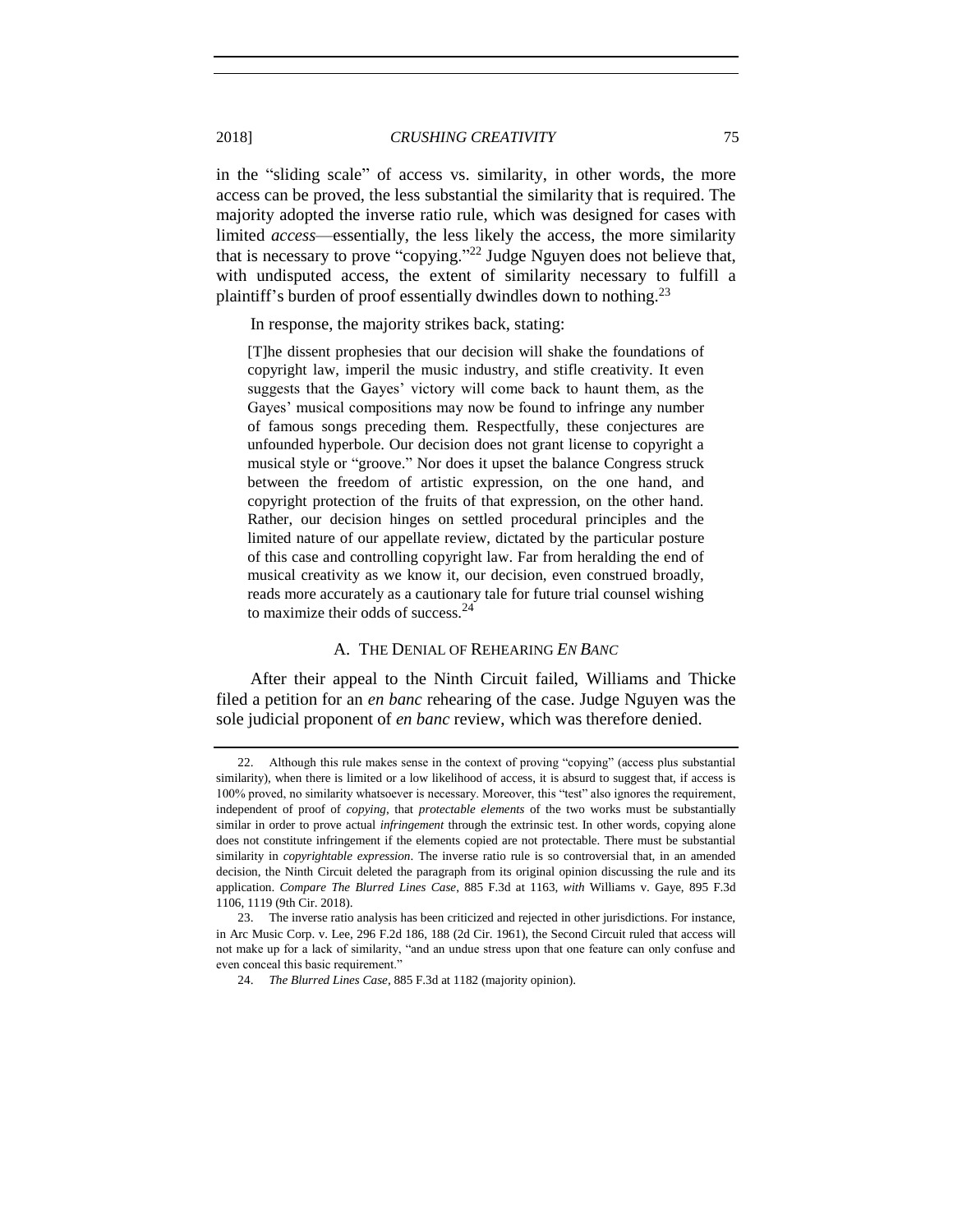#### IV. ALL MUSIC IS INSPIRED BY OTHER MUSIC

From time immemorial, every songwriter, composer, and musician has been inspired by music that came before him or her. Even one of the musicologists for the Gayes admitted that, with respect to music: "*All composers share devices and building*." This is especially so within a particular musical genre. Virtually no music can be said to be 100% new and original.

David Bowie was influenced by John Coltrane, Velvet Underground, and Shirley Bassey, among others.<sup>25</sup> Lady Gaga was influenced by David Bowie, Elton John, and Queen, among others. <sup>26</sup> Elton John was influenced by The Beatles, Bob Dylan, The Kinks, and Elvis Presley, among others.<sup>27</sup> The Beatles were influenced by Chuck Berry, Cliff Richard, The Beach Boys, and Elvis Presley.<sup>28</sup> Elvis Presley's musical influences were "the pop and country music of the time, the gospel music he heard in church and at the all-night gospel sings he frequently attended, and the black R&B he absorbed on historic Beale Street as a Memphis teenager."<sup>29</sup>

Marvin Gaye, himself, was reportedly influenced by Frank Sinatra, Smokey Robinson, Nat "King" Cole, Sam Cooke, Ray Charles, Bo Didley, and James Brown. <sup>30</sup> In fact, "Got To Give It Up" was apparently inspired by Johnnie Taylor's song "Disco Lady." 31

One can only imagine what our music would have sounded like if David Bowie would have been afraid to draw from Shirley Bassie, or if the Beatles would have been afraid to draw from Chuck Berry, or if Elton John would have been afraid to draw from the Beatles, or if Elvis Presley would have been afraid to draw from his many influences. Presumably, it would also be difficult for the Gayes to imagine if their father had been afraid to draw from Ray Charles or Bo Didley. Quite simply, if an artist is not

<sup>25.</sup> *Commencement 1999*, BERKLEE, https://www.berklee.edu/commencement/past (last visited Dec. 1, 2018).

<sup>26.</sup> Sam Stryker, *Lady Gaga and the Glam Rock Men Who Inspire Her*, MIC (Nov. 14, 2013), https://mic.com/articles/73263/lady-gaga-and-the-glam-rock-men-who-inspire-her#.YIo314rrY.

<sup>27.</sup> Neil McCormick, *Leon Russell Interview for the Union with Elton John,* TELEGRAPH (Oct. 13, 2013), https://www.telegraph.co.uk/culture/music/rockandpopfeatures/8062253/Leon-Russellinterview-for-The-Union-with-Elton-John.html.

<sup>28.</sup> *Ten Artists and Bands that Inspired the Beatles*, READER'S DIGEST U.K.,

https://www.readersdigest.co.uk/culture/music/ten-artists-and-bands-that-inspired-the-beatles (last visited Jan. 16, 2019).

<sup>29.</sup> *Elvis Presley Biography*, GRACELAND, https://www.graceland.com/elvis/biography.aspx (last visited Dec. 1, 2018).

<sup>30.</sup> *Marvin Gaye Influences*, SHMOOP, https://www.shmoop.com/whats-going-on/influences .html (last visited Jan. 16, 2019).

<sup>31.</sup> *See generally* GRAHAM BETTS, MOTOWN ENCYCLOPEDIA (2014).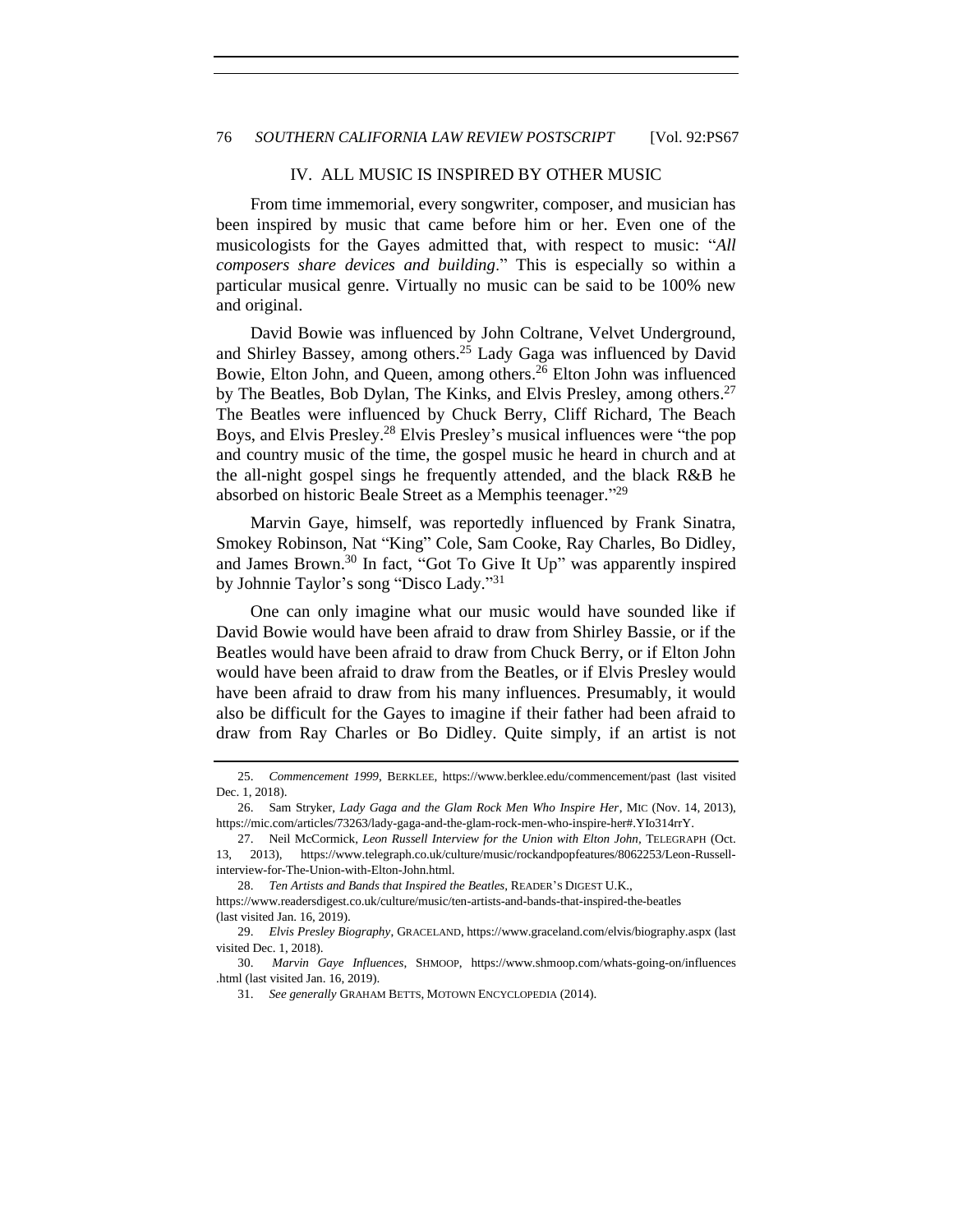allowed to display his or her musical influences, for fear of legal reprisal, there is very little new music that is going to be created, particularly with the limitations that already naturally exist in songwriting.

# V. MUSIC COPYRIGHT CASES NEED A BRIGHT LINE TEST

In the world of film, television, and books, the universe of choices is unlimited. One can write about the past, the present, or the future; one can write about things that actually happened, things that one wished had happened, or things that could never happen—there is absolutely no limit beyond the author's imagination.

Yet, notwithstanding those unlimited options, there is somewhat of a bright line test for infringement (and for obtaining summary judgment) in the film/television/book world that does not exist in the music world. With a film, an expert conducts the extrinsic test by comparing the plots, sequence of events, characters, theme, mood, and pace of the two works. The expert also filters out all of the scènes à faire, such as a car chase in an action movie or a magician pulling a rabbit out of a hat.

A motion for summary judgment in such cases will weed out the protectable elements from the unprotectable elements. It will then demonstrate how the works are different with respect to protectable elements, and how any perceived similarities are based upon commonplace, unprotectable elements. The "language" spoken by the experts is typically one that the judge understands and can articulate freely.

In music, unlike film, etc., however, there is a "limited number of notes and chords available to composers," and composers are therefore much more restricted in their options.<sup>32</sup> There are literally twelve notes per octave, and not all of those notes can be used in the same song. As Judge Learned Hand once wrote: "It must be remembered that, while there are an enormous number of possible permutations of the musical notes of the scale, only a few are pleasing; and much fewer still suit the infantile demands of the popular ear. Recurrence is not therefore an inevitable badge of plagiarism." 33

Yet, notwithstanding the severe actual and practical limitation of choices in music cases, the line drawing that exists in film copyright cases does not appear to exist in music cases. Musicologists speak a language that is often foreign to judges (and juries), and therefore confuse judges

<sup>32.</sup> Gaste v. Kaiserman, 863 F.2d 1061, 1068 (2nd Cir. 1988).

<sup>33.</sup> Darrell v. Joe Morris Music Co., 113 F.2d 80, 80 (2nd Cir. 1940) (per curiam).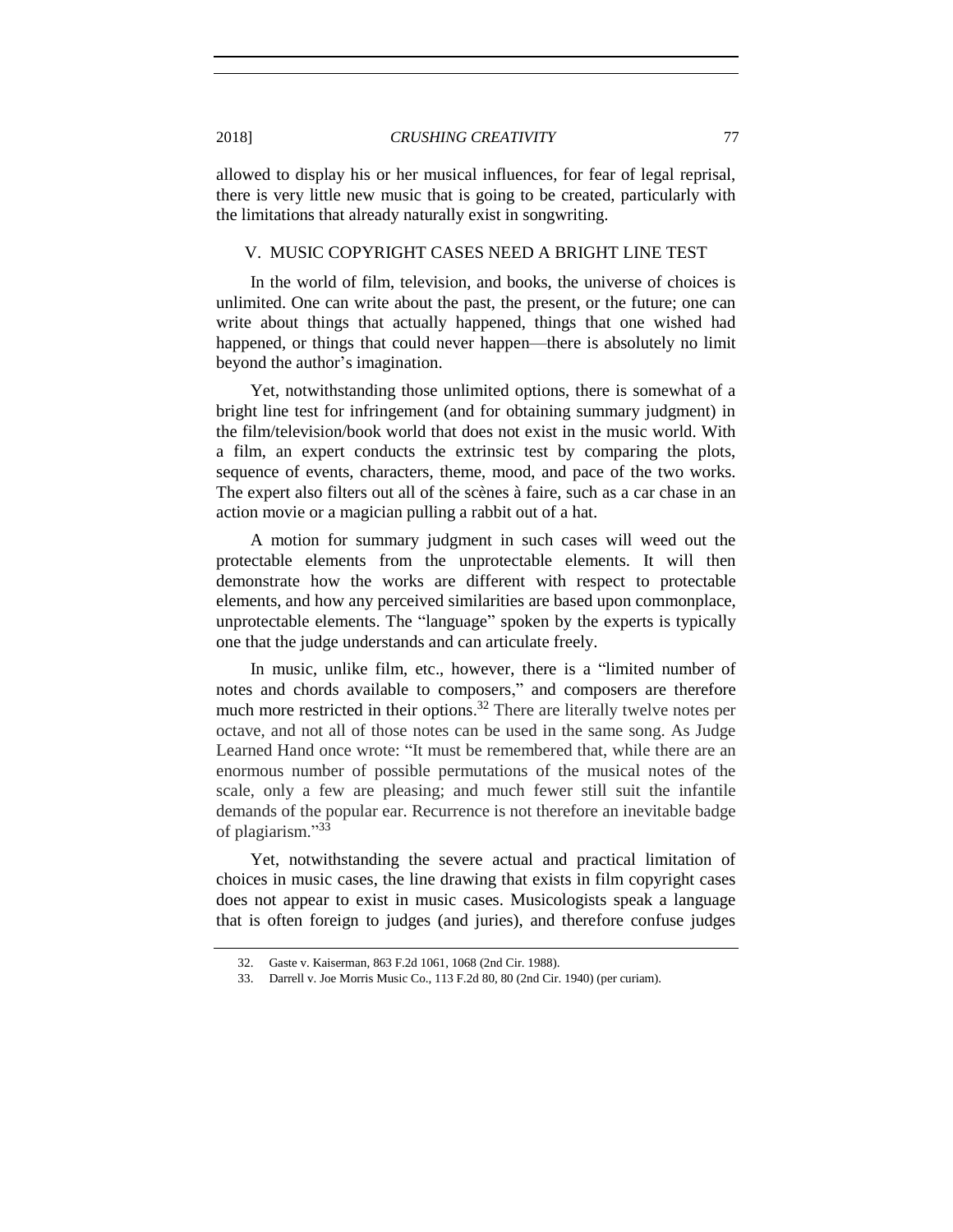into denying summary judgment motions whenever two musicologists disagree.<sup>34</sup> There appears to be no easy way, no bright line, to determine in music cases—and it was certainly not done in this case—the difference between creating the same "feel" or "style,"<sup>35</sup> and infringing a copyright.<sup>36</sup>

This is particularly so when a plaintiff can hire three, four, or five musicologists, conflict out three of them that find no similarities between any protectable elements, and know that, even if he only has one musicologist that can argue a case for infringement, he will avoid summary judgment. This is exactly what happened in the Blurred Lines Case. There were two or three musicologists that were initially consulted, rendered strong opinions of non-infringement, and ultimately were conflicted out of the case.<sup>37</sup>

## VI. COPYRIGHT LAW SHOULD STIMULATE, NOT STIFLE, **CREATIVITY**

The "ultimate aim" of the Copyright Act is "to stimulate artistic creativity for the general public good," and most musicians applaud and

<sup>34.</sup> What the Gayes' musicologists did in this case to avoid summary judgment (and ultimately at trial) is the equivalent of an expert in a film case testifying that the word "destruction" was used four times in the first scene of one film and two times in the second scene of the second film. They might go on to say that the word "destruction" was followed by the words "of a house" in the first film, and "of a truck" in the second film, along with an explanation that "house" and "truck" both have five letters, and many *trucks* are parked at *houses*. Such testimony would be readily dismissed, if not laughed at, in a film case, and the motion for summary judgment granted. Unfortunately, the musical equivalent which is essentially what occurred in this case—is not as easy to understand and dismiss.

<sup>35.</sup> Music law is further hampered by the Ninth Circuit's *intrinsic* test, in which a lay jury is asked to determine the "total concept and feel" of the works in question. Such a test simply does not work in a music context. One might argue that virtually every disco song has the same "total concept and feel." One could argue that every blues song or every rap song has the same "total concept and feel." This notion is antithetical to the reality of musicians' inspirations and borrowing and is entirely preventative of creativity.

<sup>36.</sup> Duke Law School music copyright law professor Jennifer Jenkins, after noting that "Got to Give It Up" was inspired by Johnnie Taylor's song "Disco Lady," writes that "Gaye cannot claim copyright over material that he himself borrowed." As professor Jenkins further discusses: "Copyright only covers 'original, creative expression.' Anything Marvin Gaye copied directly from his Motown, funk, or disco predecessors is not 'original' and should be off the table." She writes further: "In addition, copyright's "scènes à faire" doctrine allows anyone to use the defining elements of a genre or style without infringing copyright, because these building blocks are 'indispensible' to creating within that genre . . . . Many of the musical elements common to 'Blurred Lines' and 'Got To Give It Up' fall into these unprotectable categories." Jennifer Jenkins, *The "Blurred Lines" of the Law*, CTR. FOR THE STUDY OF THE PUB. DOMAIN, https://law.duke.edu/cspd/blurredlines (last visited Nov. 1, 2018).

<sup>37.</sup> This is another practice that should be discontinued. Expert witnesses, if they are to maintain any credibility of non-bias whatsoever, should be allowed to testify for whatever side they agree with, and not be immediately conflicted out from testifying in favor of the second party/attorney that calls them just because they were second. The Court could also retain its own expert(s) pursuant to Rule 706 of the Federal Rules of Evidence.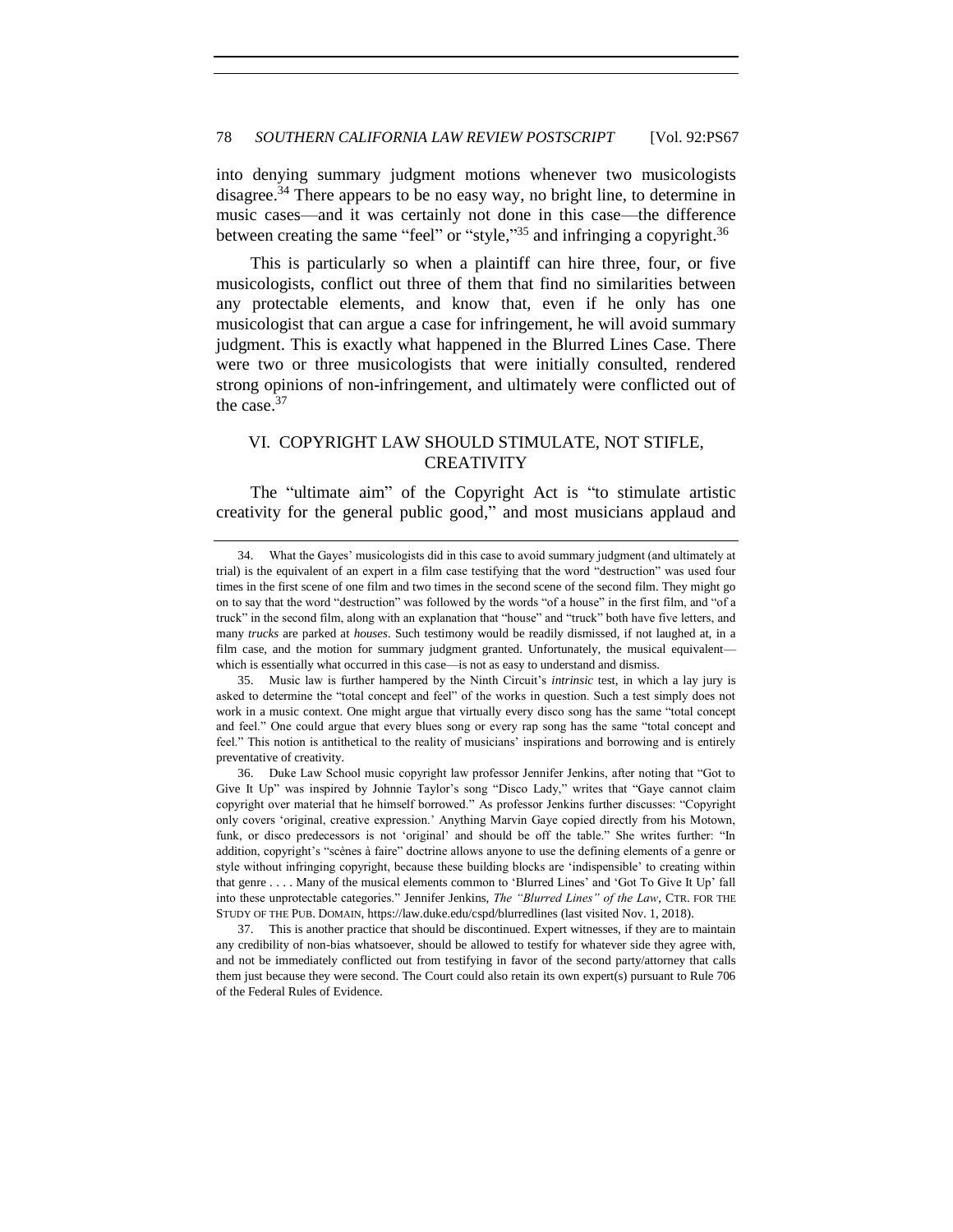appreciate that endeavor.<sup>38</sup> However, they also understand that, like the music that was created before them, their own music will serve as building blocks for future songwriters, who will create their own music. As discussed in *Fogerty v. Fantasy, Inc.*, "copyright assures authors the right to their original expression, *but encourages others to build freely upon the ideas and information conveyed by a work*." 39

<span id="page-12-0"></span>As written by Peter Alhadeff and Shereen Cheong in the Berklee College of Music *Music Business Journal*, "The Lesson of Blurred Lines," quoting an interview with Berklee College of Music professor, Dr. E. Michael Harrington: "If you're not influenced by Marvin Gaye, there must be something wrong with you." <sup>40</sup> The authors go on to write: "[h]e could just as well be talking about James Brown, Chuck Berry, the Beatles, or Michael Jackson—all of them a product of their own influences. Copyright law should make musical creativity flourish, not stifle."<sup>41</sup>

Parker Higgins, director of copyright activism at the Electronic Frontier Foundation writes that

[w]hen we say a song "sounds like" a certain era, it's because artists in that era were doing a lot of the same things—or, yes, copying each other. If copyright were to extend out past things like the melody to really cover the other parts that make up the "feel" of a song, there's no way an era, or a city, or a movement could have a certain sound. Without that, we lose the next disco, the next Motown, the next batch of protest songs. 42

Finally, as written by composer Ron Mendelsohn, owner of production music company Megatrax:

All musical works, indeed all creative works, are born from a spark of

<sup>38.</sup> Twentieth Century Music Corp. v. Aiken, 422 U.S. 151, 156 (1975).

<sup>39.</sup> Fogerty v. Fantasy, Inc., 510 U.S. 517, 527 (1994) (emphasis added).

<sup>40.</sup> Dr. Harrington has analyzed more than 230 of Marvin Gaye's songs and uses his music in classes that he has taught. He agrees that the "groove" and "bounce" of the two works are similar, but is adamant that "[o]bjectively, there is NO protectable expression (melody, harmony, etc.) that has been copied by Thicke" and that "[t]here is no copying of copyrightable expression involving harmonies of the two songs. What is extremely close between the songs is the tempo . . . but tempo is not copyrightable." Peter Alhadeff & Shereen Cheong, *The Lesson of Blurred Lines*, MUSIC BUS. J. (Feb. 2016), http://www.thembj.org/2016/01/the-lesson-of-blurred-lines; *see also* Dr. E Michael Harrington, *Good News for Robin, Katy & One Direction: Music Copyright Expert Says Nobody's Ripping Off Anybody*, E MICHAEL MUSIC (Aug. 19, 2013), http://www.emichaelmusic.com/good-news-for-robinkaty-one-direction-music-copyright-expert-says-nobodys-ripping-off-anybody.

<sup>41.</sup> Alhadeff & Cheong, *supra* not[e 40.](#page-12-0)

<sup>42.</sup> Adam Pasick, *A Copyright Victory for Marvin Gaye's Family Is Terrible for the Future of Music*, QUARTZ (Mar. 10, 2015), https://qz.com/360126/a-copyright-victory-for-marvin-gayes-familyis-terrible-for-the-future-of-music.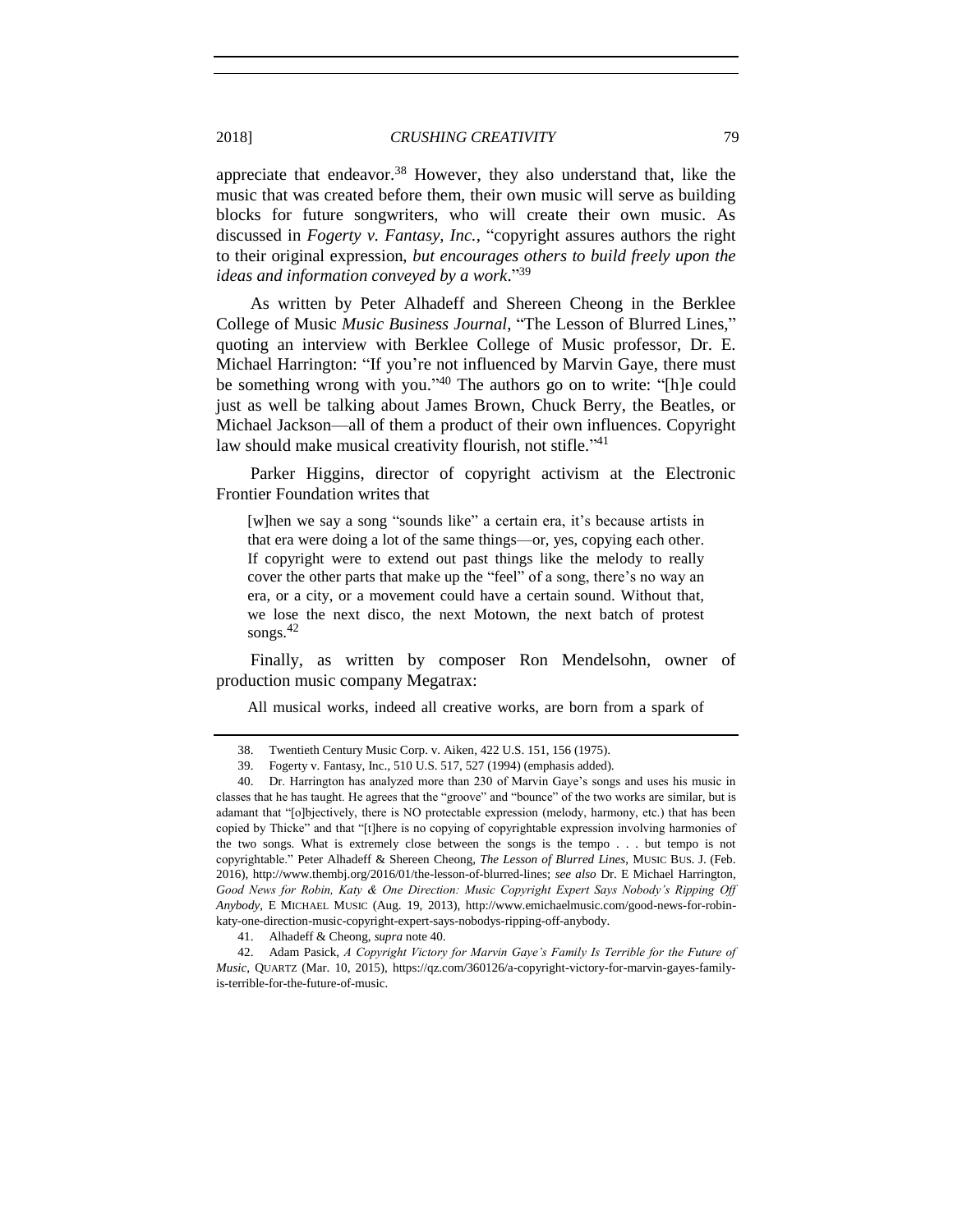inspiration. It is essential for musicians and composers to be able to find this spark anywhere and everywhere without having to constantly look over their shoulders and worry about being sued. To extinguish this spark, to replace it with fear, is to stifle creativity and deprive society of the next generation of great artists and new music. And yes, artists should be able to talk freely about their sources of inspiration without having to worry about their exuberant proclamations being played back as damning evidence in a court of law. $43$ 

# VII. THE CELEBRATION OF INFLUENCES SHOULD BE ENCOURAGED

Mendelsohn's last point is an especially important one. In addition to the potential adverse impact that this case is certain to have on future songwriters, this case will have a lasting effect on past songwriters and musicians as well. Many interviews were played during the trial in which Pharrell Williams and Robin Thicke both expressed that they loved Marvin Gaye, and wanted, as an homage to him, to create a song that had the *feel* of "Got To Give It Up." One might ask if there could possibly be a better legacy for a songwriter than to inspire other songwriters to write music and expressly pay homage to him or her for inspiring that music—publicly, on national television and elsewhere, keeping his name and his music alive for generations to come.

Yet there can be no doubt in this case that the jury was swayed, at least in part (arguably in *large* part), by hearing such interviews. Ultimately, the jury held Williams and Thicke liable for copyright infringement and rendered an award of several million dollars against them. It is difficult to imagine a songwriter that comes along after this case publicly affording *any* credit to *any* influence that he or she receives from *any* songwriter.

#### **CONCLUSION**

It is apparent that the denial of summary judgment and the ultimate verdict in this case were based upon an undeniable musical inspiration, the overall look and feel of the two works, and a series of random, coincidental, and unimportant alleged similarities between unprotectable elements in the *sound recording* of "Got To Give It Up" (random elements that were *not* in the "Got To Give It Up" deposit copy) and "Blurred Lines."

<sup>43.</sup> Ron Mendelsohn, *Will the "Blurred Lines" Decision "Stifle Creativity"?*, MEGATRAX (Apr. 1, 2015), http://blogtrans.megatrax.com/will-the-blurred-lines-decision-stifle-creativity.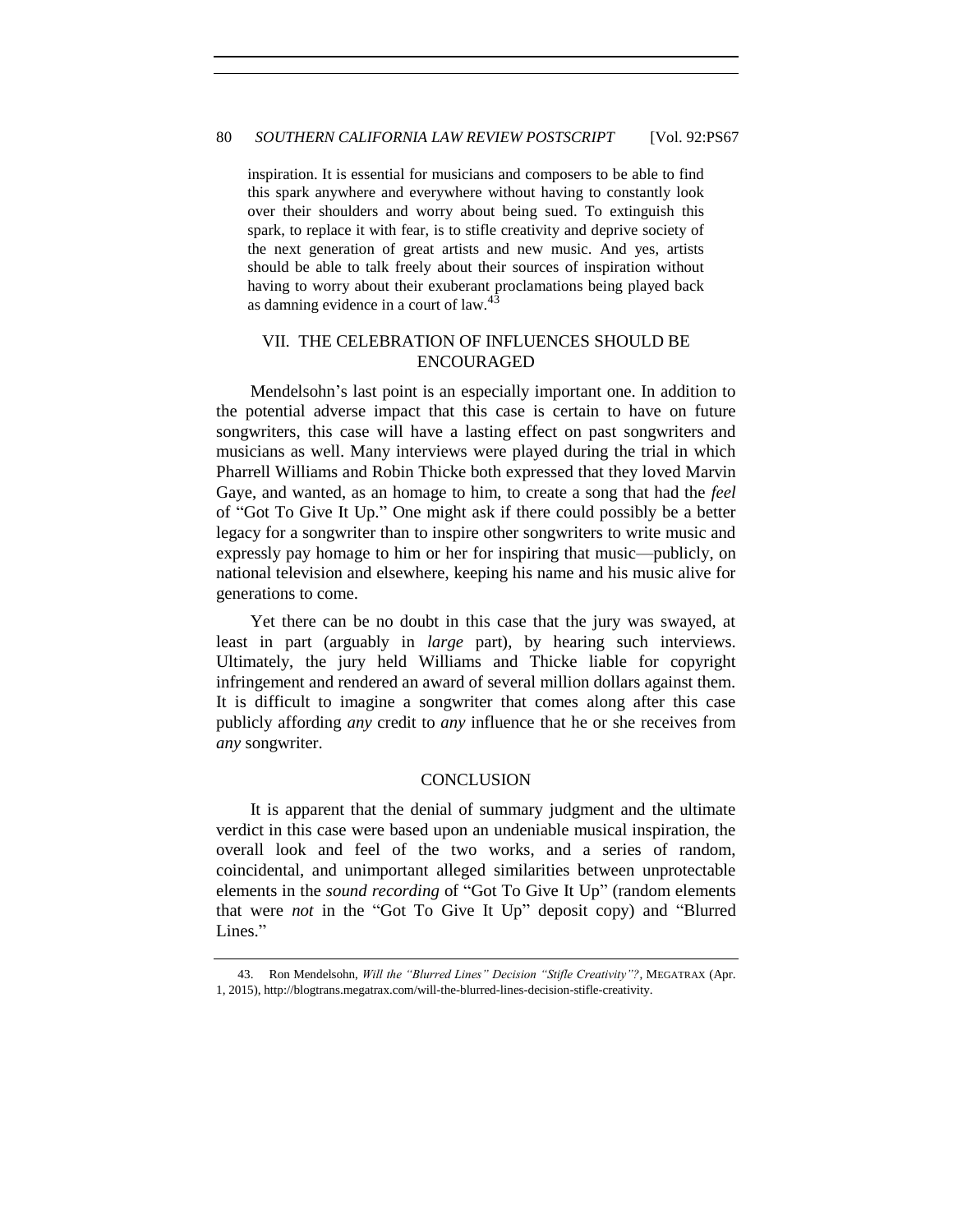Many important popular songs in the modern era would not exist today if they were subjected to the same scrutiny as "Blurred Lines" was in this case. This case, which was based upon such factors—with no similarities in melody, with virtually no similarities with the music notation on the actual deposit copy, and simply based on a "groove"—will clearly stifle future creativity, will undoubtedly diminish the legacies of past songwriters, and, without a doubt, is antithetical to the principals of the Copyright Act.